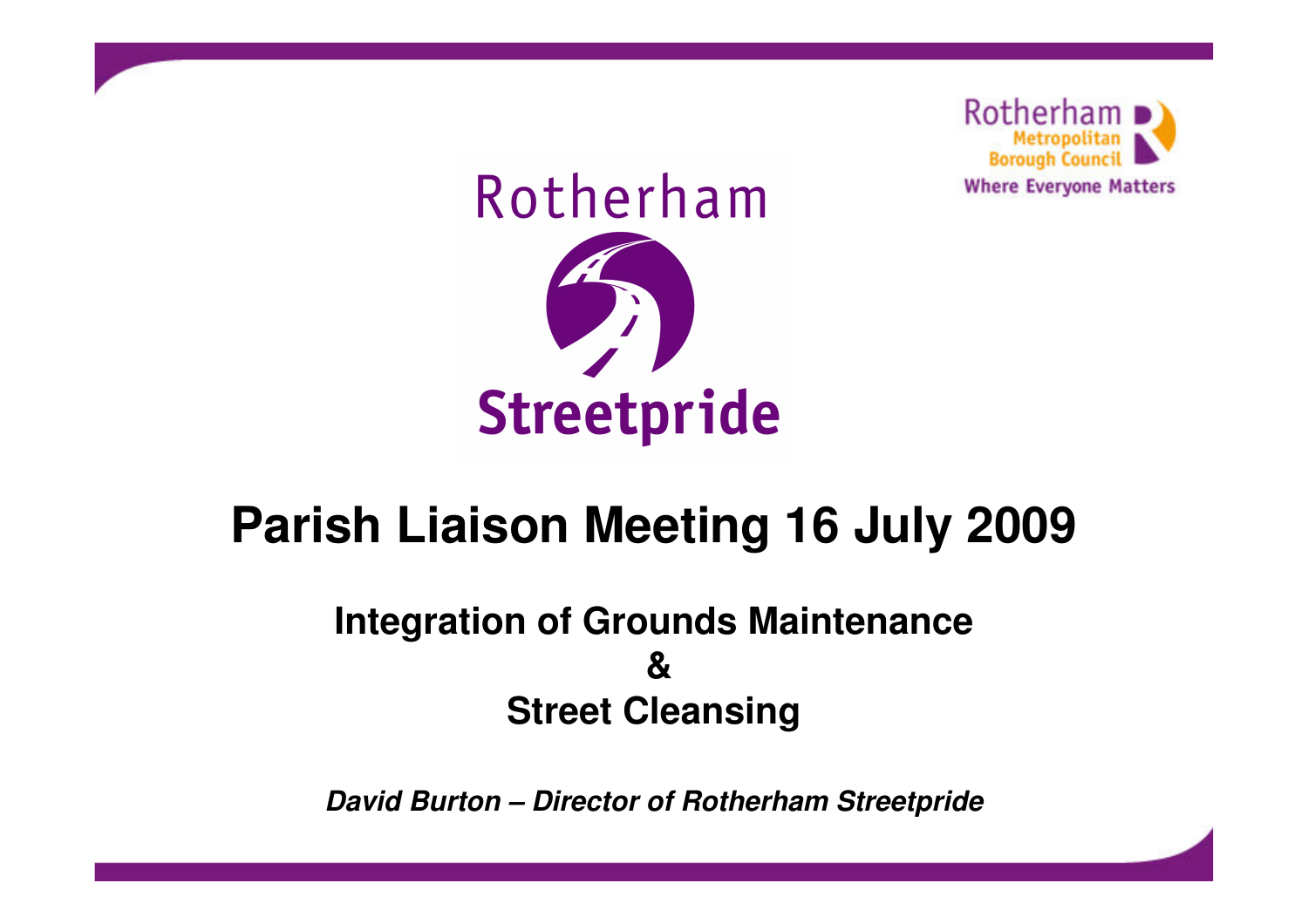





- **Street Cleansing Overview**
- **6** Grounds Maintenance Overview
- Options for Grounds Maintenance
- Advantages  $\Omega$
- Integration Proposals and Timeline  $\odot$
- **Questions**  $\bullet$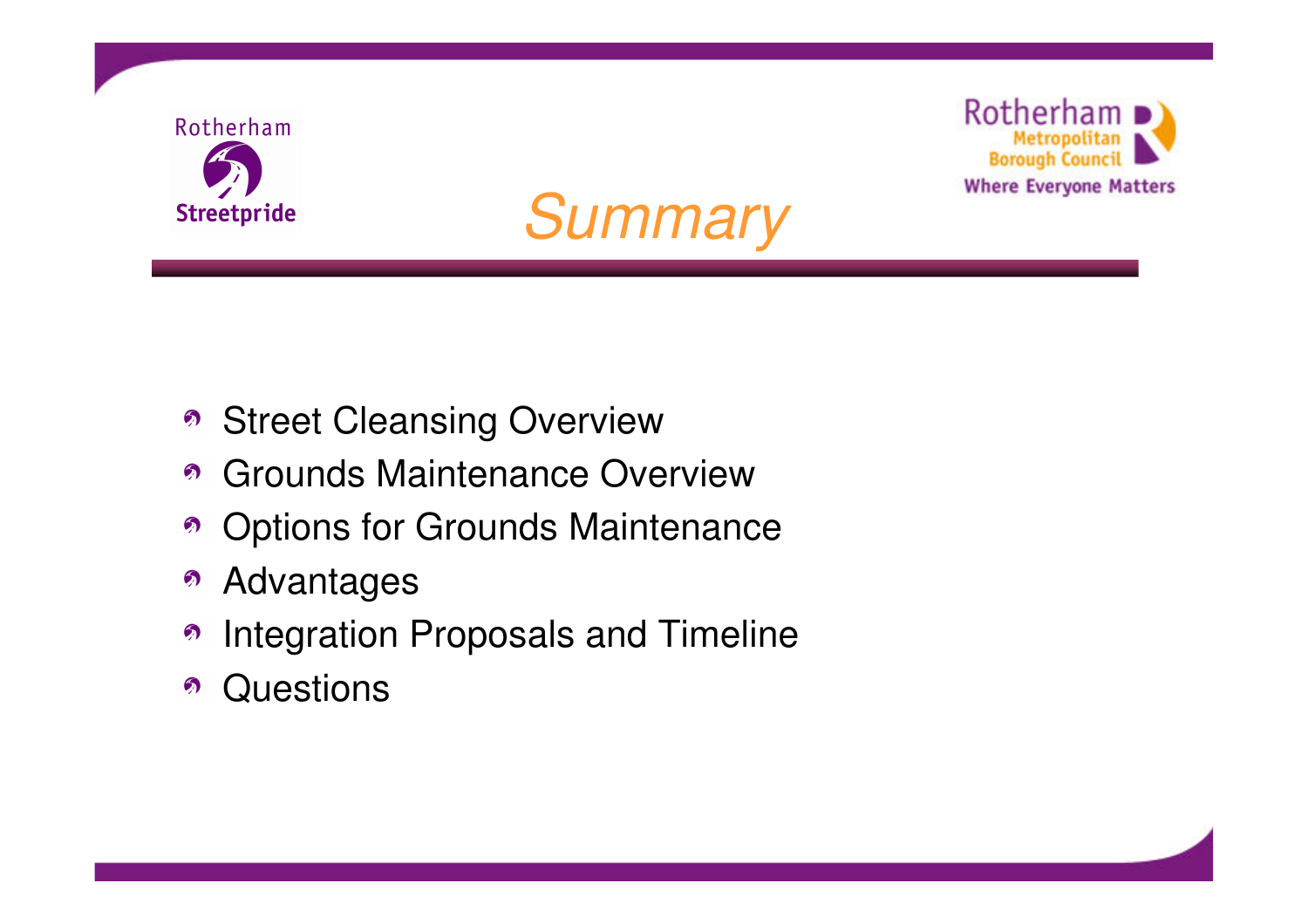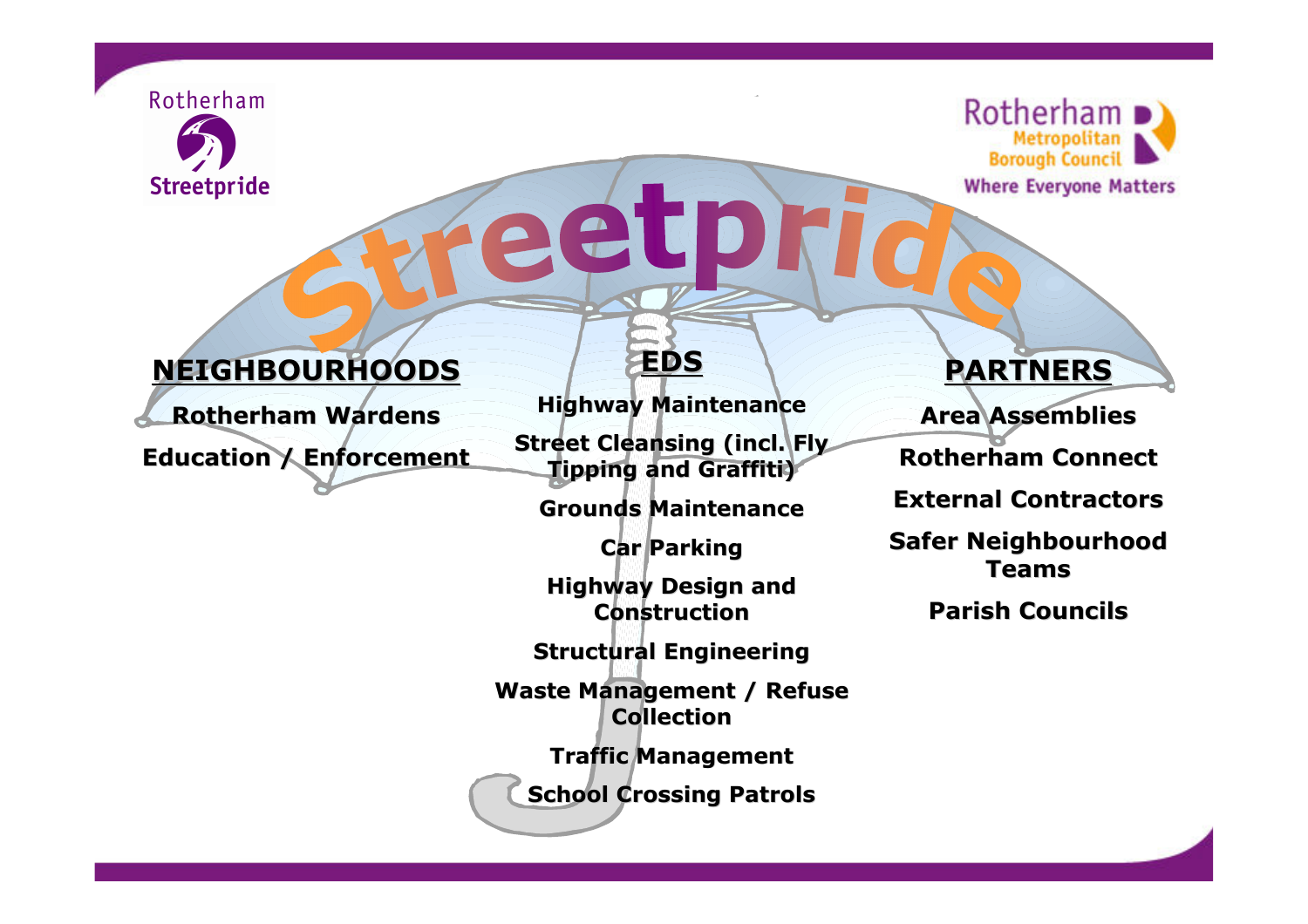



# **Street Cleansing Overview**

What we do:

- Litter picking
- Mechanical sweeping
- Fly tipping removal
- Graffiti removal
- Litter and Dog waste bins
- Partnerships with Parish Councils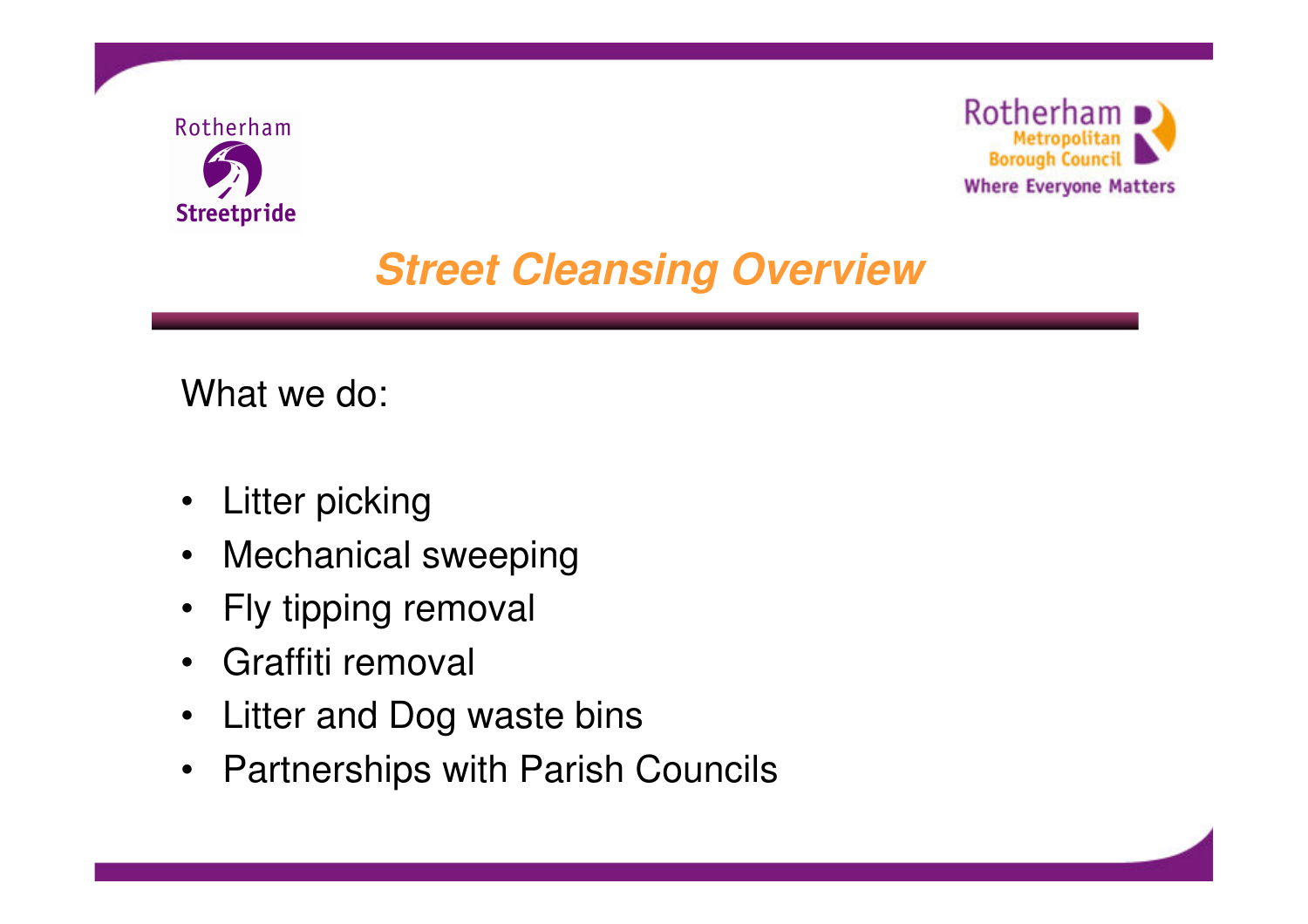



# **Street Cleansing Overview**

#### Issues:

- Cleanliness and satisfaction rating fell in 2008 **☆** Detritus
	- **↓ Litter**
	- ❖ Demarcation with grounds maintenance

#### • Pressures

- ❖ Increased public expectations
- **Mechanical sweeping**
- **☆ Town centre**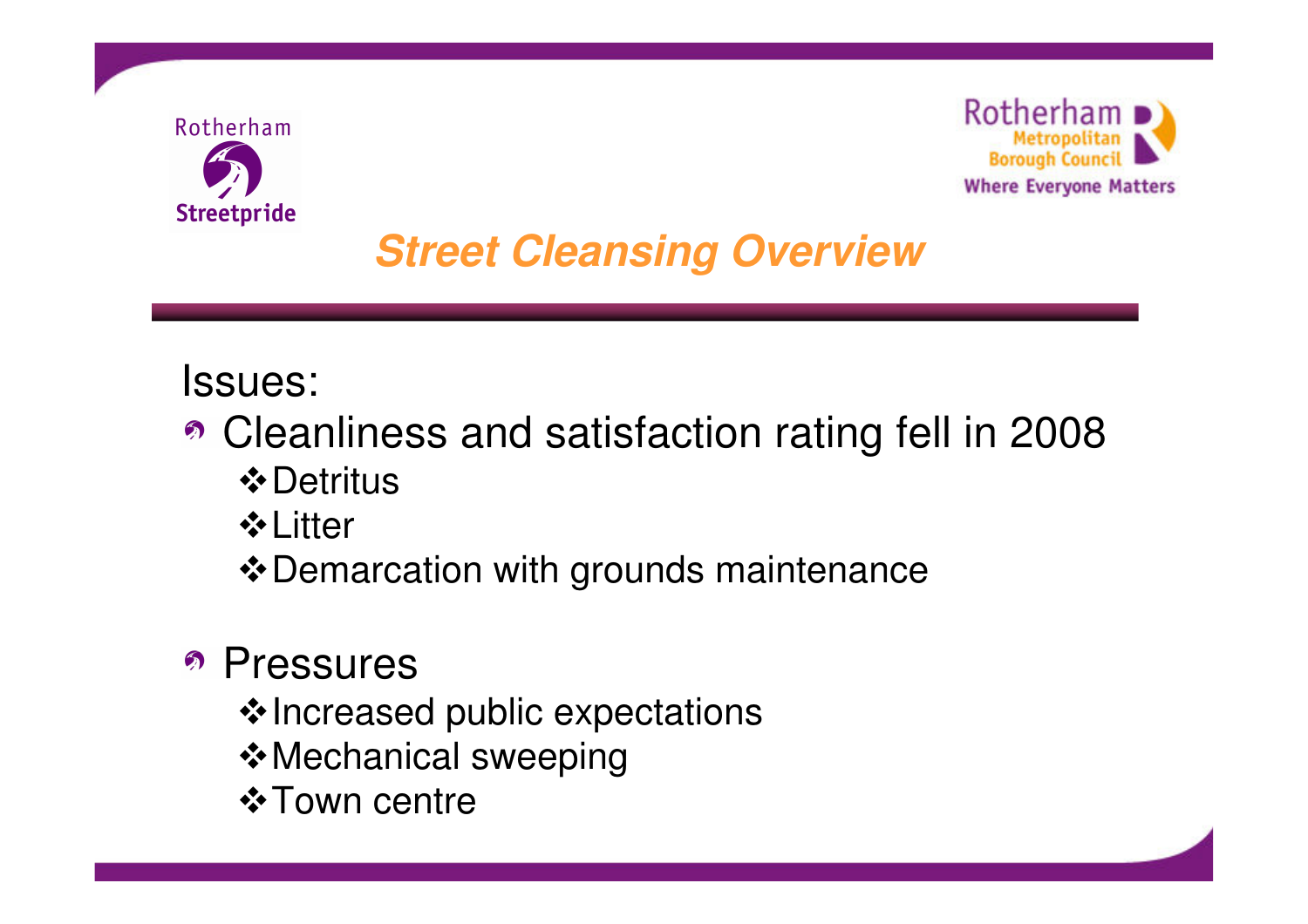



# **Grounds Maintenance Overview**

What we do:

- Grass cutting
- shrub beds & hedge cutting
- sports pitch maintenance
- seasonal bedding
- Cleansing of RMBC play areas
- Work by Ringway; 'badged' as Streetpride
- Parishes provide enhanced service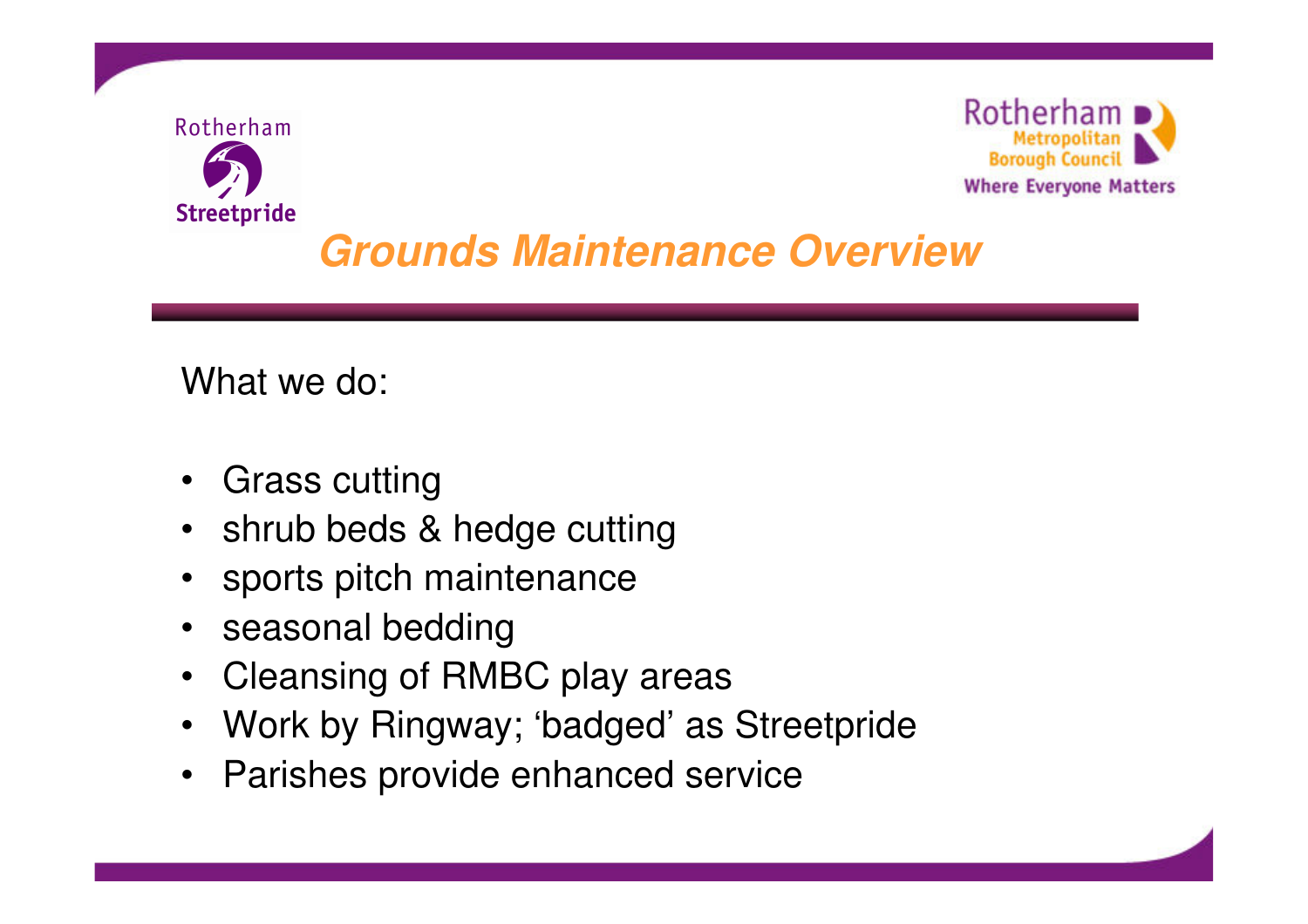



# **Grounds Maintenance Overview**

#### Issues:

- End of contract October 2009
- Requests/complaints increased
- Public satisfaction low
- Demarcation with Street Cleansing Litter
- Pressures
	- Shrub bed maintenance
	- Floral bedding
	- Path edging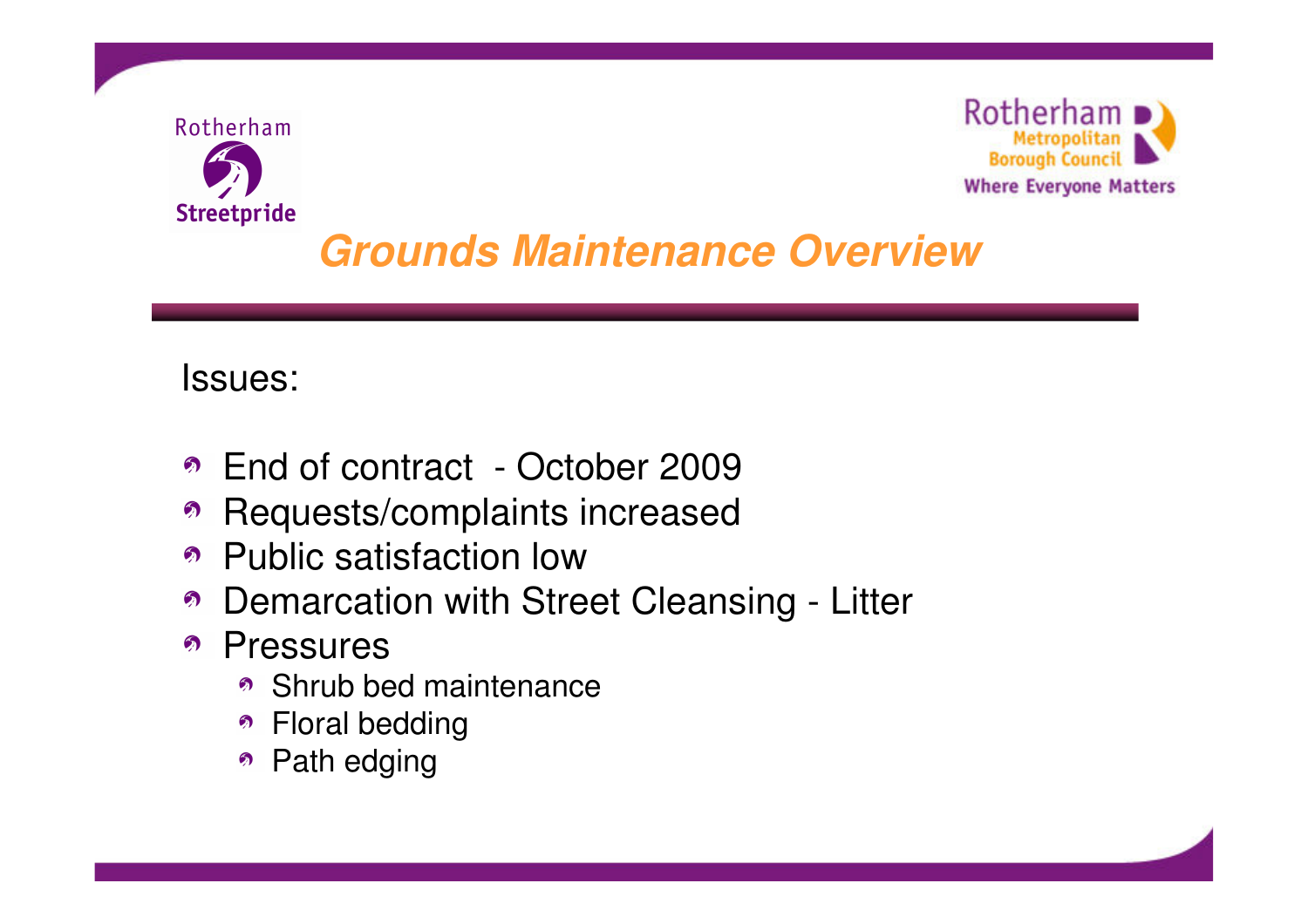

- Re-tender Grounds Contract
- In-source Grounds Contract  $\Omega$
- In-source and integrate with Street Cleansing

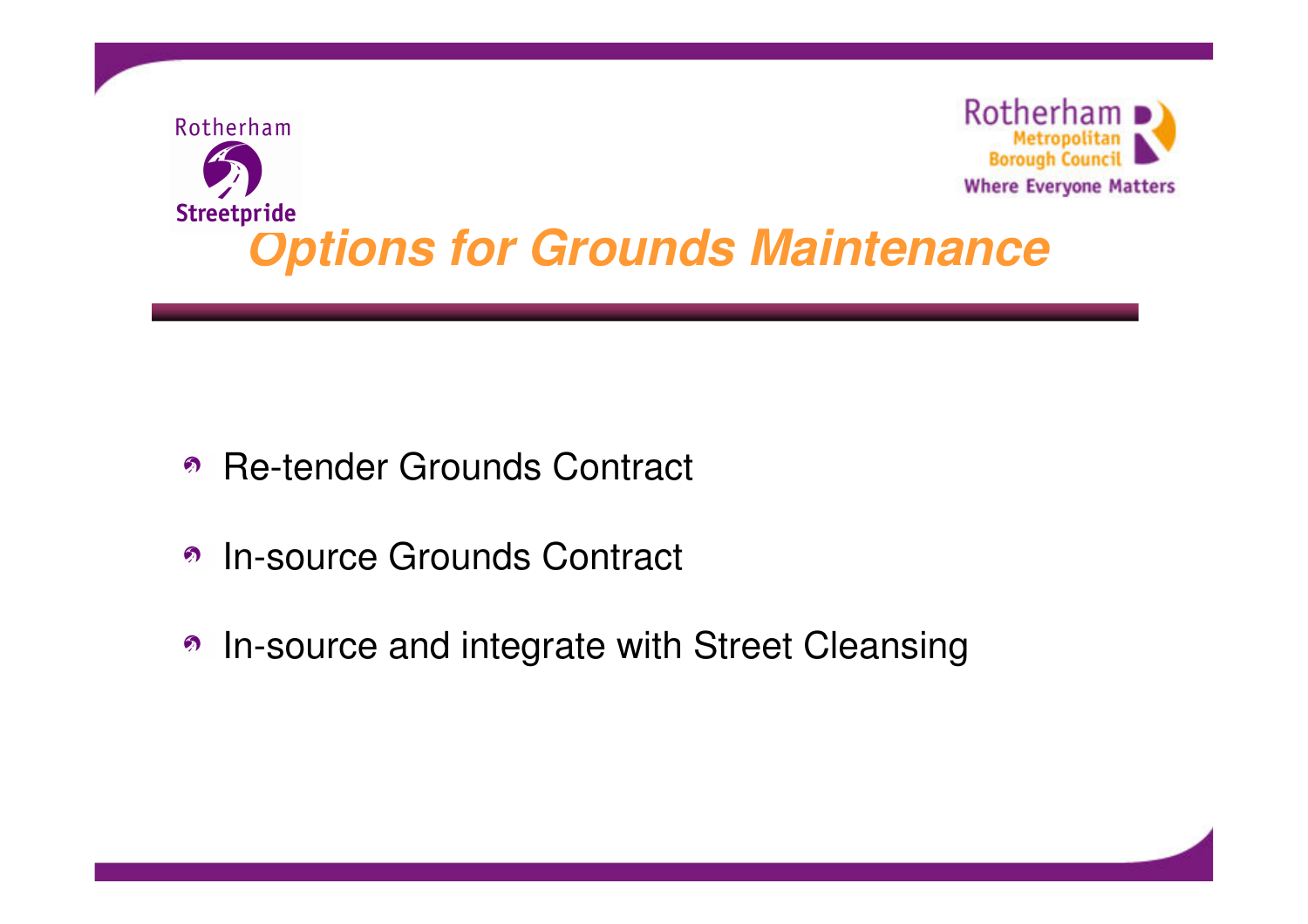

# Advantages

- Increased control and flexibility
- Ability to accommodate changes
- Re-motivate workforce
- Area-based teams with local focus
- Local priorities & local pride
- Increased Public Satisfaction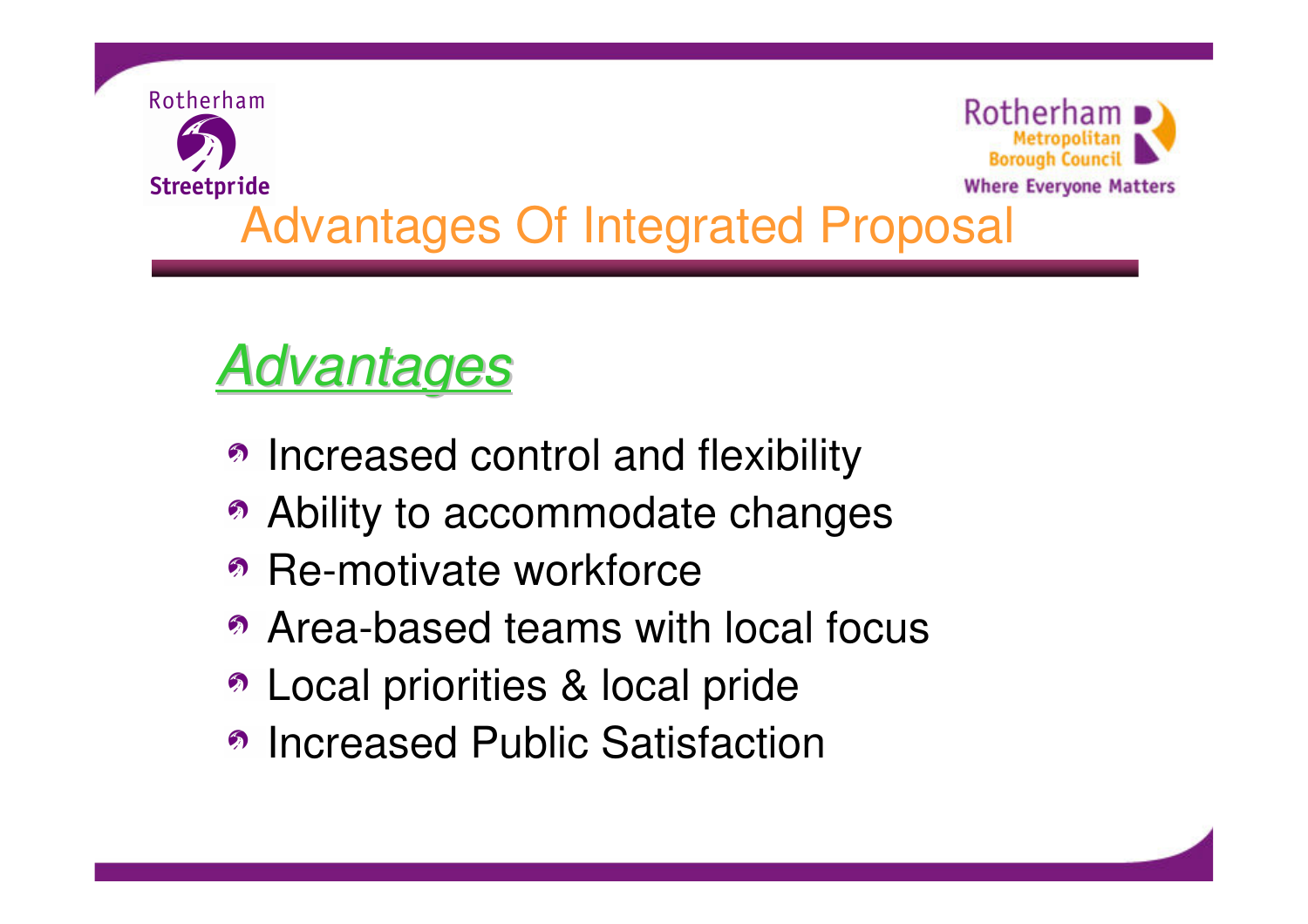

- Bring Grounds Maintenance Back In-House (31/12/09)  $\odot$
- Integrate Grounds & Cleansing (01/04/10)  $\odot$
- Operate on An Area Basis (01/04/10 to 30/09/10)